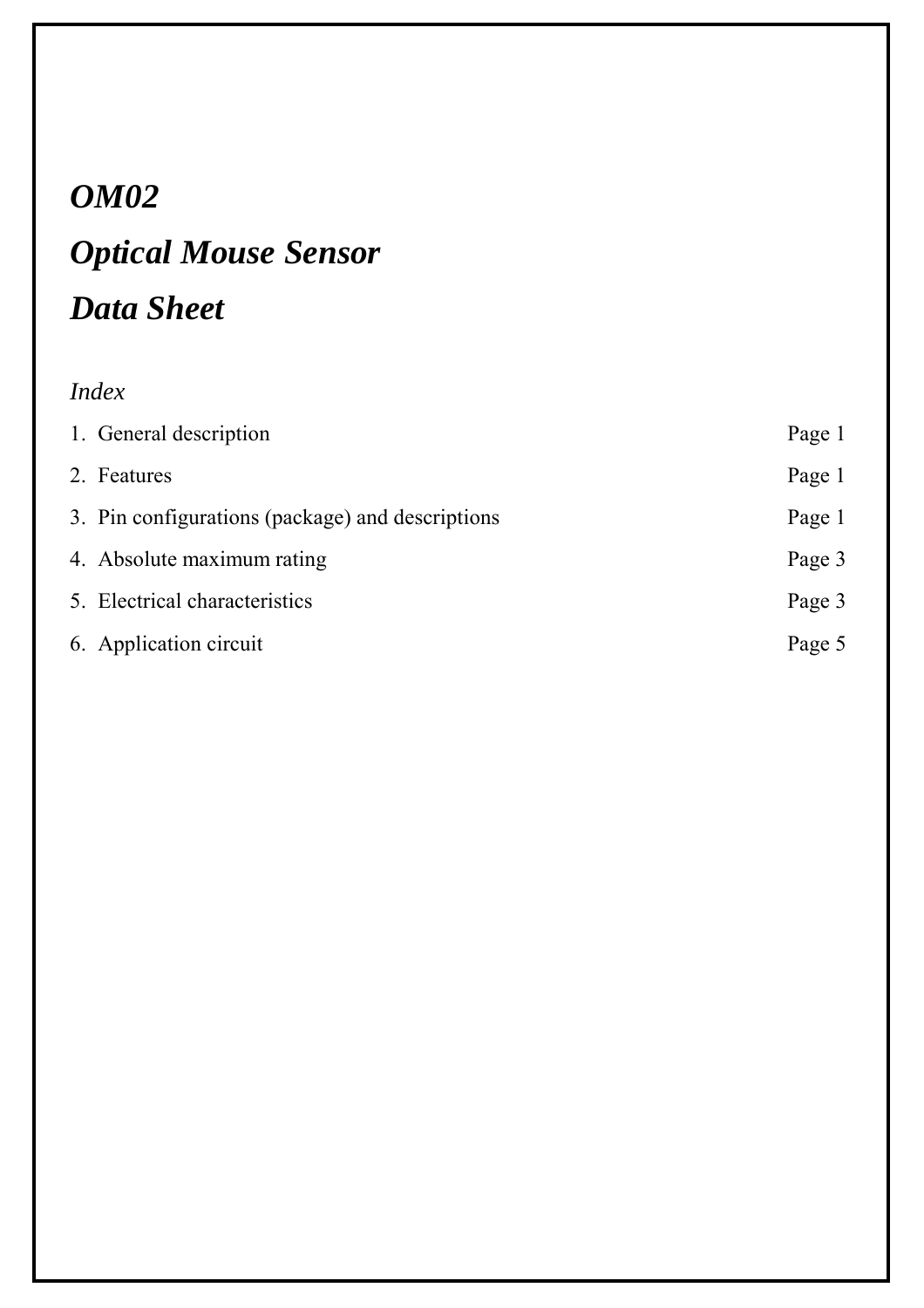#### 1. General description

This optical CMOS sensor provides a non-mechanical tracking engine for implementing a computer mouse. On the CMOS IC chip, images are captured, digitized, and then digitally processed. Using an optical navigation technology, the sensor measures changes in position by optically acquiring sequential surface images (frames) and mathematically determining the direction and magnitude of movement. The sensor is mounted in a plastic optical package and is designed to be used with a high intensity LED. Hence, it provides a complete and compact tracking engine. This optical tracking engine has no moving parts and requires no precise optical alignment. Thus, it enables high volume system assembly. It offers a quadrature output mode for interface flexibility. The tracking resolution is specified at 400 counts per inch (cpi) at rates of motion up to 16 inches per second (ips).

#### 2. Features

- Superior precision and motion tracking by new optical navigation technology
- Non-mechanical surface-tracking engine
- Complete 2D motion sensor
- Smooth surface navigation
- $\bullet$  Single 5.0 volt power supply
- Power down pin (PD) for USB suspend mode operation
- On chip oscillator requiring only an external resistor (No resonator required)
- z 16-pin staggered dual inline package (ASDIP-16 / I-DIP-16)
- Hibernation/suspend mode

#### 3. Pin configurations (package) and descriptions

(We define as ASDIP-16 and Agilent® define as I-DIP-16 which are 16-pin inter-digitated DIP)

| <b>Front View</b>                                  |                   | <b>Symbol</b>             | I/O                      | <b>Description</b>                                      |
|----------------------------------------------------|-------------------|---------------------------|--------------------------|---------------------------------------------------------|
| <b>TCLK</b>                                        | <b>TIO</b><br>16  | $X_1, X_2,$<br>$Y_1, Y_2$ | $\Omega$                 | $\triangle$ X and $\triangle$ Y axis quadrature outputs |
| X <sub>2</sub><br>$\overline{2}$                   | <b>PD</b><br>15   | XY LED                    | O                        | LED control                                             |
| $X_1$                                              | <b>RBIN</b><br>14 | <b>RBIN</b>               |                          | LED output control                                      |
| $\overline{\mathbf{3}}$<br>$Y_1$<br>$\overline{4}$ | $V_{DD}$<br>13    | ROSCA,<br><b>ROSCB</b>    |                          | On chip oscillator frequency control                    |
| Y <sub>2</sub><br>$5^{\circ}$                      | GND<br>12         | $\rm V_{DD}$              | $\blacksquare$           | 5.0 volt DC power supply                                |
|                                                    | ROSCA<br>11       | <b>GND</b>                | -                        | System ground                                           |
| $XY$ LED<br>$\begin{bmatrix} 6 \end{bmatrix}$      | GND<br>10         | REFA, REFB                | $\overline{\phantom{a}}$ | Internal reference                                      |
| REFA<br>$\overline{7}$                             |                   | <b>PD</b>                 |                          | Power down pin, active high                             |
| REFB<br>8                                          | ROSCB<br>9        | <b>TCLK</b>               |                          | Serial port clock for testing mode                      |
|                                                    |                   | <b>TIO</b>                | $\rm U/O$                | Serial data for testing mode                            |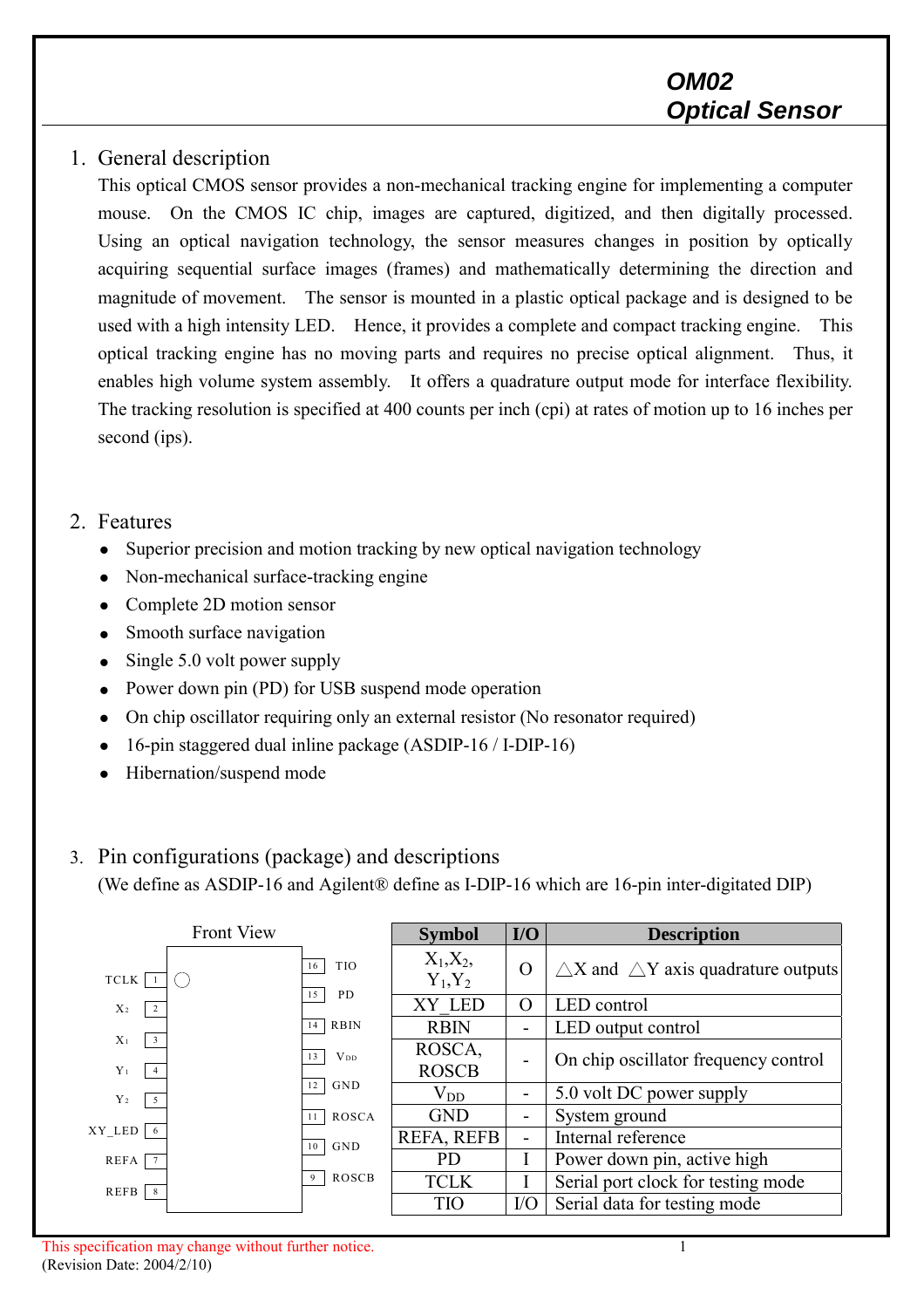

Note:

- Dimension in millimeter.
- Dimension tolerance is  $+/- 0.1$  mm.
- Coplanarity of leads is  $0.1$  mm.
- Lead pitch tolerance is  $+/- 0.15$  mm.

Module Structure (Dimension in millimeter)



- Cumulative pitch tolerance is  $+/- 0.15$  mm.
- Angular tolerance is  $+/- 3^\circ$ .
- Maximum flash is  $+0.2$  mm.
- Chamfer  $(25^{\circ} X 2)$  on the taper side of the lead.



#### This specification may change without further notice. 2 (Revision Date: 2004/2/10)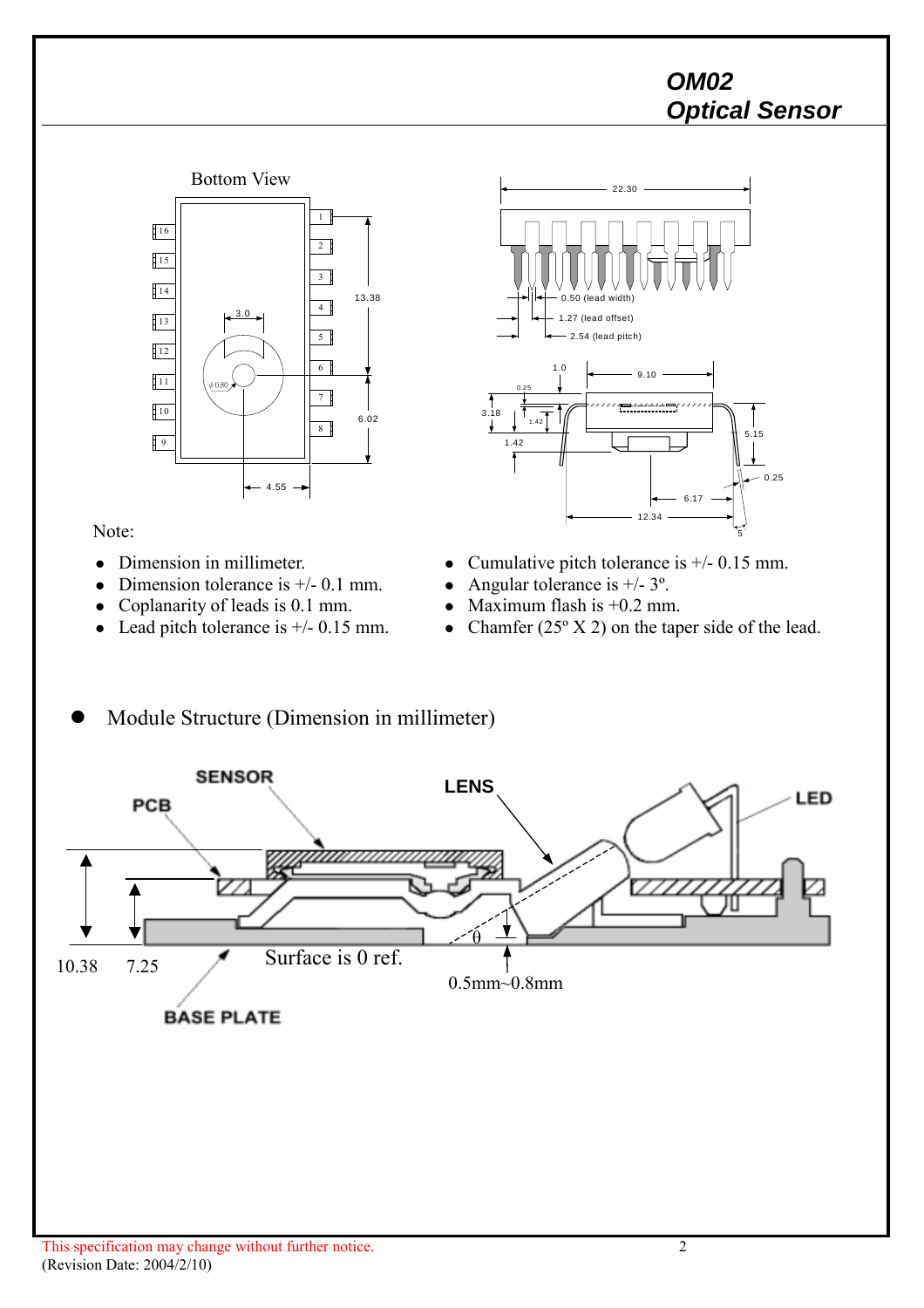#### 4. Absolute maximum ratings

| <b>Parameter</b>                   | Symbol Min.        |          | <b>Max</b>     | Unit                | <b>Notes</b>                                  |
|------------------------------------|--------------------|----------|----------------|---------------------|-----------------------------------------------|
| <b>Storage Temperature Range</b>   | $\mathrm{T_{STR}}$ | $-40$    | 85             | °C                  |                                               |
| <b>Operating Temperature Range</b> | <b>TOPR</b>        | $\theta$ | 40             | $^{\circ}\!{\rm C}$ |                                               |
| Lead solder Temperature            |                    |          | 245            | $\rm ^{\circ}C$     | For 10 seconds, 1.6mm below<br>seating plane. |
| <b>Supply Voltage</b>              | $\rm V_{DD}$       | 4.4      | 5.5            | V)                  |                                               |
| <b>ESD</b>                         |                    |          | $\mathfrak{D}$ | KV                  | All pins, human body model                    |
| Input Voltage                      |                    | $-0.5$   | $V_{DD}$ +0.5  | V                   | PD, TIO, TCLK                                 |
| Angle of incidence                 | θ                  | 30       | 45             | degree              |                                               |

#### 5. Electrical characteristics

#### 5-1. Recommended operating conditions

| <b>Parameter</b>                                             |                                                           | <b>Symbol</b> | <b>Min</b>                   | Typ.   | Max.             | Unit              | <b>Notes</b>                       |
|--------------------------------------------------------------|-----------------------------------------------------------|---------------|------------------------------|--------|------------------|-------------------|------------------------------------|
| <b>Oscillator Resistor</b>                                   |                                                           | $R_{OSC}$     | 43                           | 51     | 56               | $K\Omega$         |                                    |
| Speed                                                        |                                                           | S             | $\qquad \qquad \blacksquare$ | $16+$  | -                | inches/sec        |                                    |
| Acceleration                                                 |                                                           | A             | $\qquad \qquad \blacksquare$ | 1.0    | -                | g                 |                                    |
| <b>Source Current</b><br>Mode (RBIN tied<br>to $V_{DD}$ )    |                                                           | $R_1$         | 10                           |        | 191              | Ω                 | For Application Circuit<br>Type 1. |
| <b>Bin Resistor</b>                                          | <b>Source Current</b><br>Mode (RBIN tied<br>to R2 to GND) | $R_2$         | 8.2                          |        | 33               | $K\Omega$         | For Application Circuit<br>Type 2. |
| Distance from Lens Reference<br>Plane to Surface             |                                                           | $\mathbf{A}$  | 2.1                          | 2.2    | 2.3              | mm                |                                    |
| $\lambda$ = 639nm<br>LED Light onto IC<br>$\lambda = 875$ nm |                                                           | $IRR_{INC}$   | 80<br>100                    | -<br>- | 25,000<br>30,000 | mW/m <sup>2</sup> |                                    |
| onto IC                                                      | Unintended External Light                                 | $IRR_{EXT}$   | $\overline{\phantom{a}}$     |        | 10               | mW/m <sup>2</sup> |                                    |

#### 5-2. DC electrical characteristics

| <b>Parameter</b>       | <b>Symbol</b>  | Min                      | Typ.     | Max.                                   | Unit       | <b>Notes</b> |
|------------------------|----------------|--------------------------|----------|----------------------------------------|------------|--------------|
| <b>Clock Frequency</b> | $F_{\rm CLK}$  | 13                       | 16       | 19                                     | <b>MHz</b> |              |
| <b>Frame Rate</b>      | <b>I</b> frame | 1400                     | 1700     | 2000                                   | frames/sec |              |
| <b>REFA Voltage</b>    | $\rm V_{REFA}$ | 3.25                     | 3.5      | 3.75                                   |            |              |
| <b>REFB</b> Voltage    | $\rm V_{REFB}$ |                          |          |                                        |            |              |
| <b>ROSCA Voltage</b>   | $V_{ROSCA}$    |                          |          | $0.4*V_{DD}$ $0.5*V_{DD}$ $0.6*V_{DD}$ |            |              |
| <b>ROSCB</b> Voltage   | <b>V</b> ROSCB | $\overline{\phantom{a}}$ | $V_{DD}$ |                                        |            |              |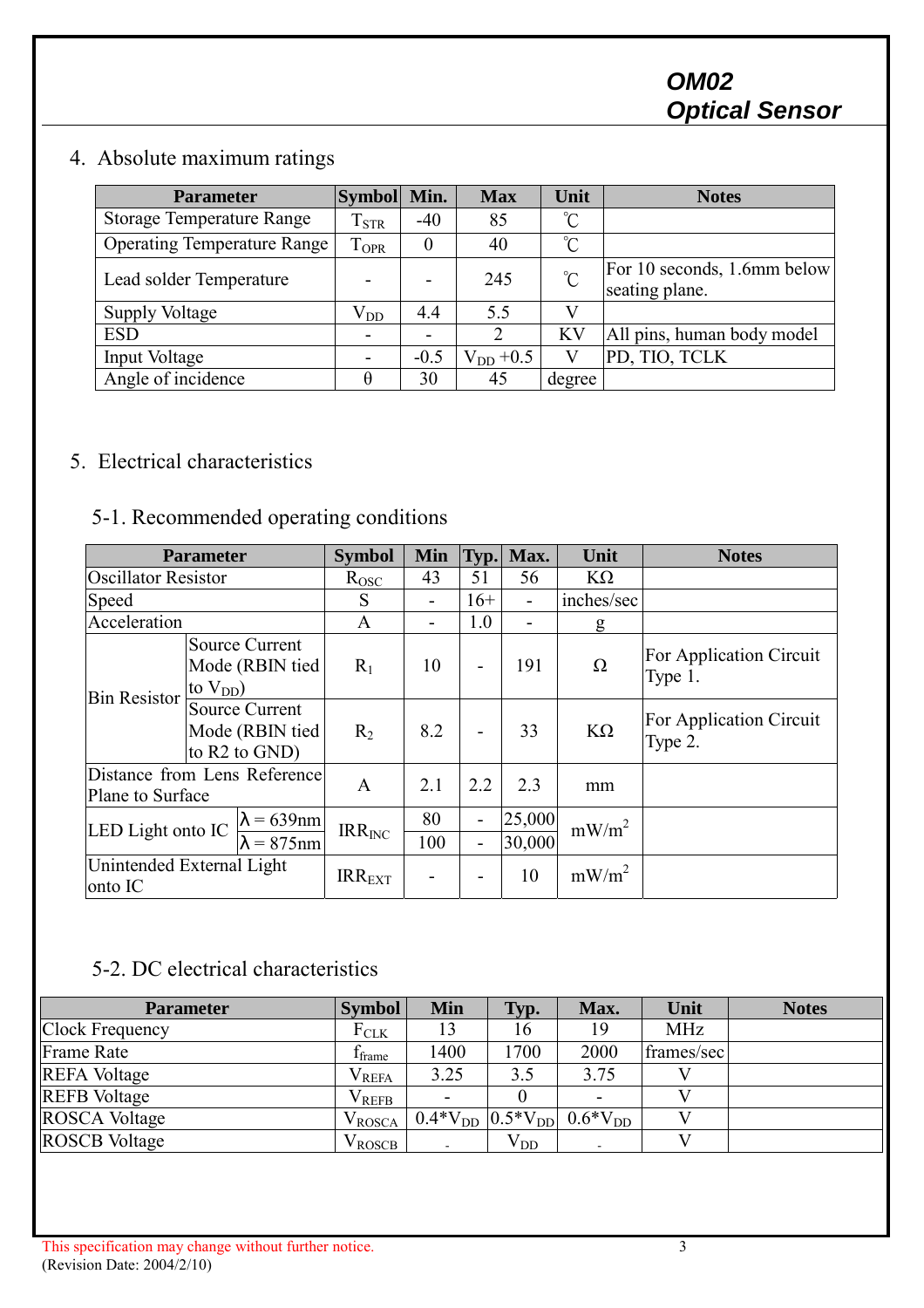| DC                              | Mouse Active                                           | $I_{DDAVG}$       |                          | $\blacksquare$ | 13                       | mA                      | No load on $X_1, X_2,$    |
|---------------------------------|--------------------------------------------------------|-------------------|--------------------------|----------------|--------------------------|-------------------------|---------------------------|
| <b>Supply Current</b>           | Standby                                                | $I_{\text{DDSB}}$ | $\overline{\phantom{0}}$ | $\blacksquare$ | 10                       | mA                      | $Y_1$ , $Y_2$ . Excluding |
|                                 | Power Down                                             | $I_{DDPD}$        | -                        |                | 3.0                      | mA                      | LED current.              |
|                                 | Input Low Voltage                                      | $\rm V_{II}$      |                          |                | 0.8                      | $\mathbf{V}$            |                           |
| TCLK, TIO,                      | Input High Voltage                                     | $\rm V_{IH}$      | 3                        |                |                          | $\overline{\mathsf{V}}$ |                           |
| <b>PD</b>                       | Output Low Voltage                                     | $V_{OL}$          | $\overline{\phantom{0}}$ |                | 0.4                      | $\overline{\mathsf{V}}$ | $I_{OL} = 0.5mA$          |
|                                 | Output High Voltage                                    | $\rm V_{OH}$      | 3.5                      | $\blacksquare$ | $\overline{\phantom{a}}$ | $\overline{V}$          | $I_{OH} = 0.5mA$          |
|                                 | Output Low Voltage                                     | $V_{OL}$          |                          |                | 0.4                      | $\mathbf{V}$            | $I_{OL} = 0.5mA$          |
| $X_1, X_2, Y_1, Y_2$            | Output High Voltage                                    | $\rm V_{OH}$      | 3.5                      |                |                          | $\mathbf V$             | $I_{OH} = 0.5mA$          |
|                                 | Mouse Active                                           |                   | -                        |                | 60%                      |                         |                           |
| <b>LED Duty</b><br>Cycle        | Standby                                                |                   | -                        |                | $5\%$                    |                         |                           |
|                                 | Power Down                                             |                   |                          |                | 0.20%                    |                         |                           |
|                                 | Low Output Current                                     | $I_{LEDL}$        | $-1$                     | $\overline{0}$ | 1                        | $\mu A$                 |                           |
| XY LED<br><b>Output Current</b> | <b>High Source Current</b><br>(RBIN tied to $V_{DD}$ ) | <b>I</b> LEDHSRC  | 1.5                      | 3.1            | 6                        | mA                      | $V_{OH} = 0.6 V$          |
|                                 | High Sink Current<br>(RBIN tied to $R_2$ to<br>GND)    | <b>ILEDHSINK</b>  | Typ. $+$<br>35%          | $-510/R2$      | Typ. $-$<br>35%          | mA                      | $V_{OH} = V_{DD} - 2 V$   |
|                                 | High Sink Current<br>(RBIN short to GND)               | <b>ILEDHSINK</b>  | $-1$                     | $\mathbf{0}$   | $\mathbf{1}$             | $\mu$ A                 | $R2 < 5K\Omega$           |

#### 5-3. AC electrical characteristics

| <b>Parameter</b>                  |           | <b>Symbol</b>     | <b>Min</b> | Typ. | Max.                     | Unit    | <b>Notes</b>            |
|-----------------------------------|-----------|-------------------|------------|------|--------------------------|---------|-------------------------|
| Power Down Pulse Width            |           |                   | 720        |      |                          |         | Pulse width to initiate |
|                                   |           | t <sub>PDW</sub>  |            |      |                          | $\mu$ s | the power down mode.    |
| Power Down from PD↑               |           | $t_{PD}$          |            | 600  | -                        | $\mu$ s |                         |
|                                   |           |                   |            |      | 300                      |         | When the mouse is       |
| Power Up from $PD\downarrow$      |           | $t_{\text{PUPD}}$ |            |      |                          | ms      | fully active again.     |
| Power Up from $V_{DD}$ $\uparrow$ |           | $t_{\rm PU}$      |            |      | 200                      | ms      |                         |
| <b>Transient Supply Current</b>   |           | $I_{\rm DDT}$     |            | 20   | 37                       | mA      |                         |
| <b>TIO</b>                        | Rise Time | $t_{r}$           |            | 5    |                          | ns      | $C_L = 30 pF$           |
|                                   | Fall Time | $t_{\rm f}$       |            | 5    |                          | ns      | $C_L = 30 pF$           |
| $X_1, X_2, Y_1, Y_2$              | Rise Time | $t_r$             |            | 100  | $\overline{\phantom{a}}$ | ns      | $C_{L} = 30$ pF         |
| Fall Time                         |           | $t_f$             |            | 100  |                          | ns      | $C_L$ = 30 pF           |
| XY LED                            | Rise Time | $t_r$             |            | 100  |                          | ns      | With LED                |
|                                   | Fall Time | $t_f$             |            | 100  |                          | ns      | With LED                |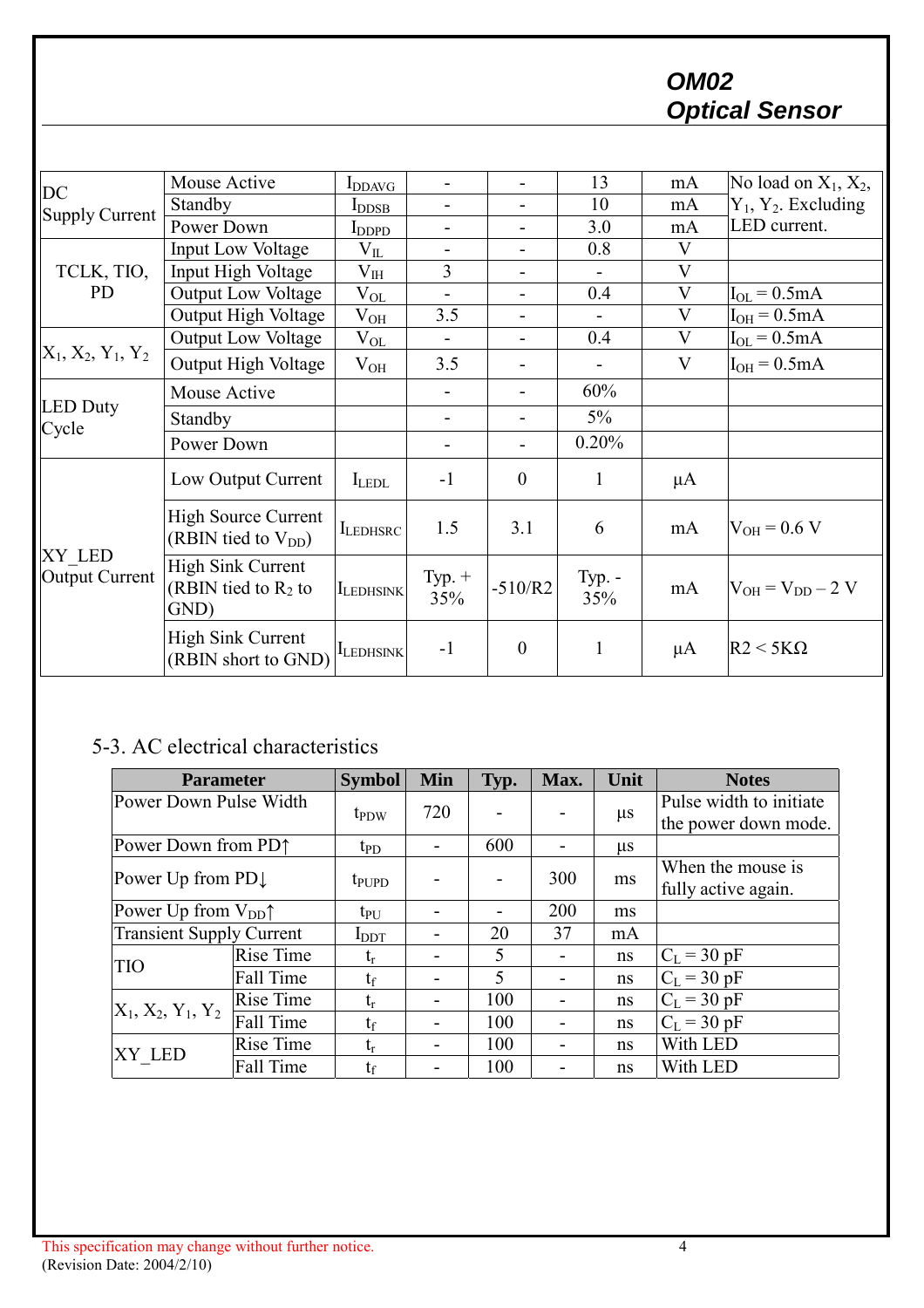#### 5-4. Timing and state diagrams

#### 5-4-1. Quadrature Output Waveform

The output signals are two channels quadrature ( $\triangle X$  and  $\triangle Y$ ), which emulates encoder phototransistors. Sensor IC generates  $\triangle X$  and  $\triangle Y$  relative displacement values that are converted into two channel quadrature signals. The two channel quadrature outputs are 3.5V signals. The  $\triangle X$ and  $\triangle Y$  counts are used to generate the X1, X2 and Y1, Y2 quadrature signals. The quadrature signals can change at a maximum rate of 25 KHz. The following diagrams show the timing for positive X motion, to the right direction.



where  $t = 40$ us Example: Quadrature Output Waveform (+X motion)

#### 5-4-2. PD Pin Timing

- Pulse width to initiate the power down mode, t<sub>PDW</sub> (Power Down Pulse Width) minimum time is 720μs.
- When the mouse is fully active again,  $t_{\text{FUPD}}$  (Power Up from PD) maximum time is 300ms.



PD Timing Normal Mode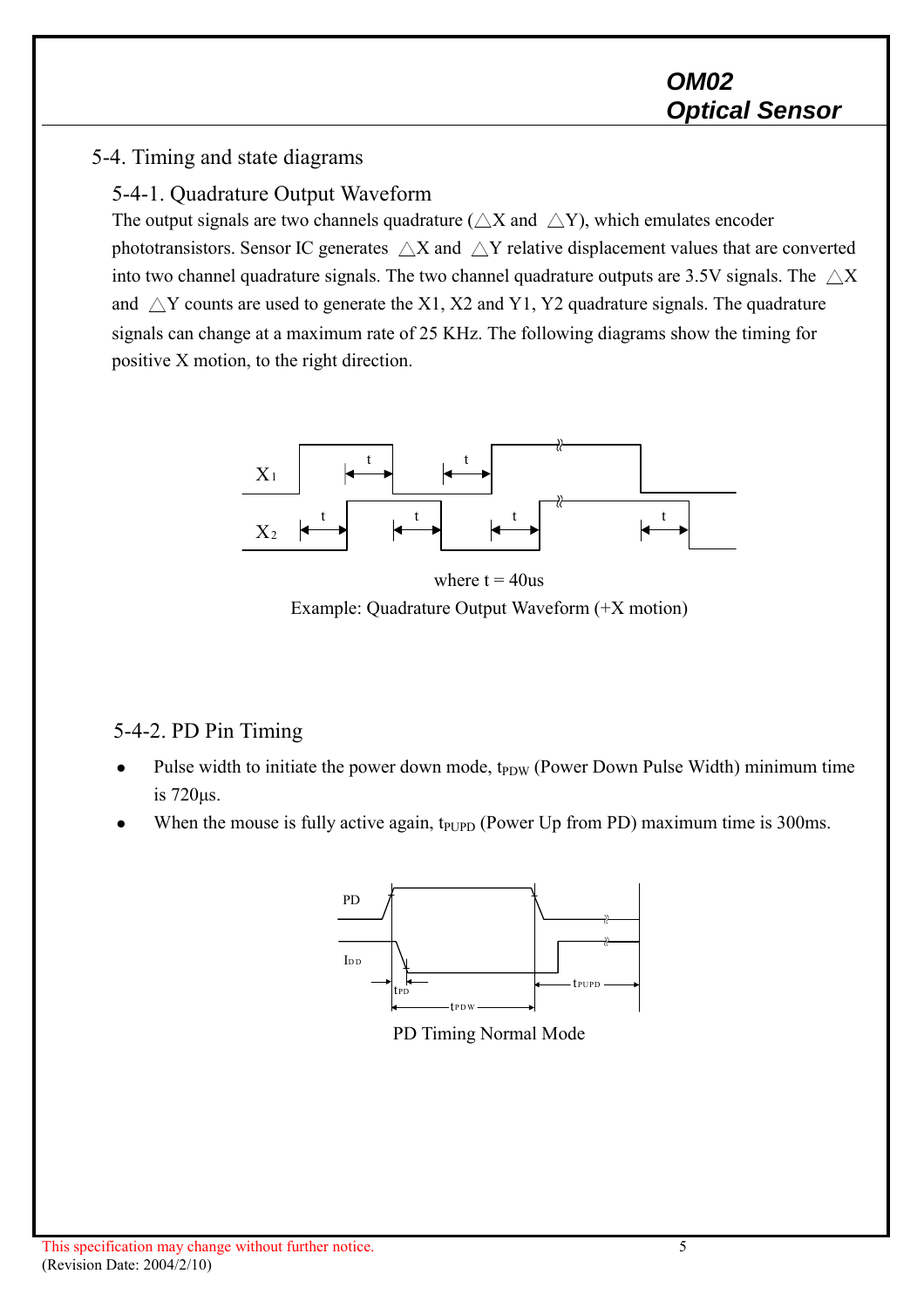#### 6. Application circuit

#### 6-1. Application type 1 (Compatible with Agilent® HDNS-2000)

(where Rosc is  $51K\Omega$ ; R3 open for 400dpi, short for virtual 800dpi; LED-2 is for shining only)

| <b>LED BIN</b>                                                                                                                       | K/L/M/N |  |  |  |
|--------------------------------------------------------------------------------------------------------------------------------------|---------|--|--|--|
| $ R1 \text{ Value } (\Omega)   10 \sim 69.8   10 \sim 78.7   10 \sim 93.1   10 \sim 113   10 \sim 137   10 \sim 169   10 \sim 191  $ |         |  |  |  |

| <b>EFT</b> Level                                                | Rp           | Ru           | Cosc | C1 & C3 | C <sub>2</sub>   | C0 & C4     |      |      |
|-----------------------------------------------------------------|--------------|--------------|------|---------|------------------|-------------|------|------|
| 3.0KV Class A                                                   | $10\,\Omega$ | $10\,\Omega$ | 1nF  | 0.1uF   |                  | 10uF        |      |      |
| 1.2KV Class B                                                   |              |              |      |         | $100$ u $\rm{F}$ |             | 10uF | 22uF |
| Don't Care<br>$(1.2$ KV Class C) <sup><math>\prime</math></sup> | Short        | Short        | Open | Open    |                  | <b>Open</b> |      |      |